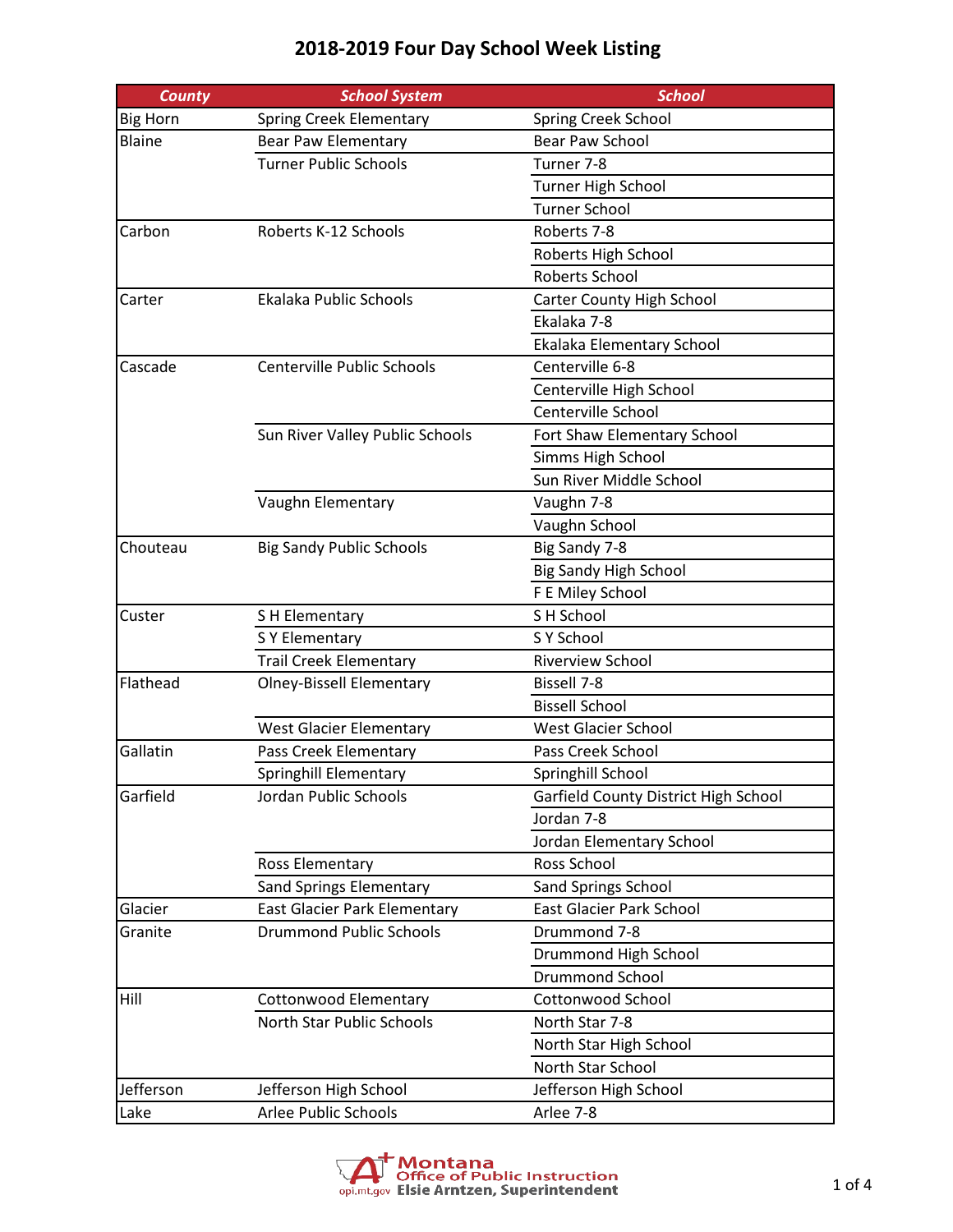| <b>County</b> | <b>School System</b>               | <b>School</b>                    |
|---------------|------------------------------------|----------------------------------|
| Lake          | Arlee Public Schools               | Arlee Elementary                 |
|               |                                    | Arlee High School                |
|               | Swan Lake-Salmon Elementary        | Salmon Prairie School            |
|               | Two Eagle River Schools            | Two Eagle River High School      |
|               | <b>Upper West Shore Elementary</b> | Dayton School                    |
|               | Valley View Elementary             | Valley View School               |
| Lewis & Clark | Lincoln K-12 Schools               | Lincoln 7-8                      |
|               |                                    | Lincoln Elementary School        |
|               |                                    | Lincoln High School              |
| Lincoln       | <b>Yaak Elementary</b>             | <b>Yaak School</b>               |
| Madison       | <b>Sheridan Public Schools</b>     | Sheridan 7-8                     |
|               |                                    | Sheridan Elementary School       |
|               |                                    | Sheridan High School             |
| McCone        | <b>Circle Public Schools</b>       | Bo Peep School                   |
|               |                                    | Circle High School               |
|               |                                    | Redwater 7-8                     |
|               |                                    | <b>Redwater School</b>           |
|               | Vida Elementary                    | Vida School                      |
| Mineral       | Alberton K-12 Schools              | Alberton 7-8                     |
|               |                                    | Alberton High School             |
|               |                                    | Alberton School                  |
| Missoula      | Missoula County Public Schools     | Seeley-Swan High School          |
|               | Potomac Elementary                 | Potomac 7-8                      |
|               |                                    | Potomac School                   |
| Musselshell   | <b>Melstone Public Schools</b>     | Melstone 6-8                     |
|               |                                    | Melstone High School             |
|               |                                    | Melstone School                  |
| Park          | <b>Arrowhead Schools</b>           | Arrowhead 7-8                    |
|               |                                    | <b>Arrowhead School</b>          |
|               | Cooke City Elementary              | Cooke City School                |
|               | <b>Gardiner Public Schools</b>     | Gardiner 7-8                     |
|               |                                    | Gardiner High School             |
|               |                                    | Gardiner School                  |
|               | Pine Creek Elementary              | Pine Creek 6-8                   |
|               |                                    | Pine Creek School                |
|               | Shields Valley Public Schools      | Shields Valley 7-8               |
|               |                                    | <b>Shields Valley Elementary</b> |
|               |                                    | Shields Valley High School       |
| Phillips      | Dodson K-12 Schools                | Dodson 7-8                       |
|               |                                    | Dodson High School               |
|               |                                    | Dodson School                    |
|               | <b>Saco Public Schools</b>         | Saco 7-8                         |
|               |                                    | Saco High School                 |
|               |                                    | Saco School                      |
| Powder River  | <b>Biddle Elementary</b>           | <b>Biddle School</b>             |

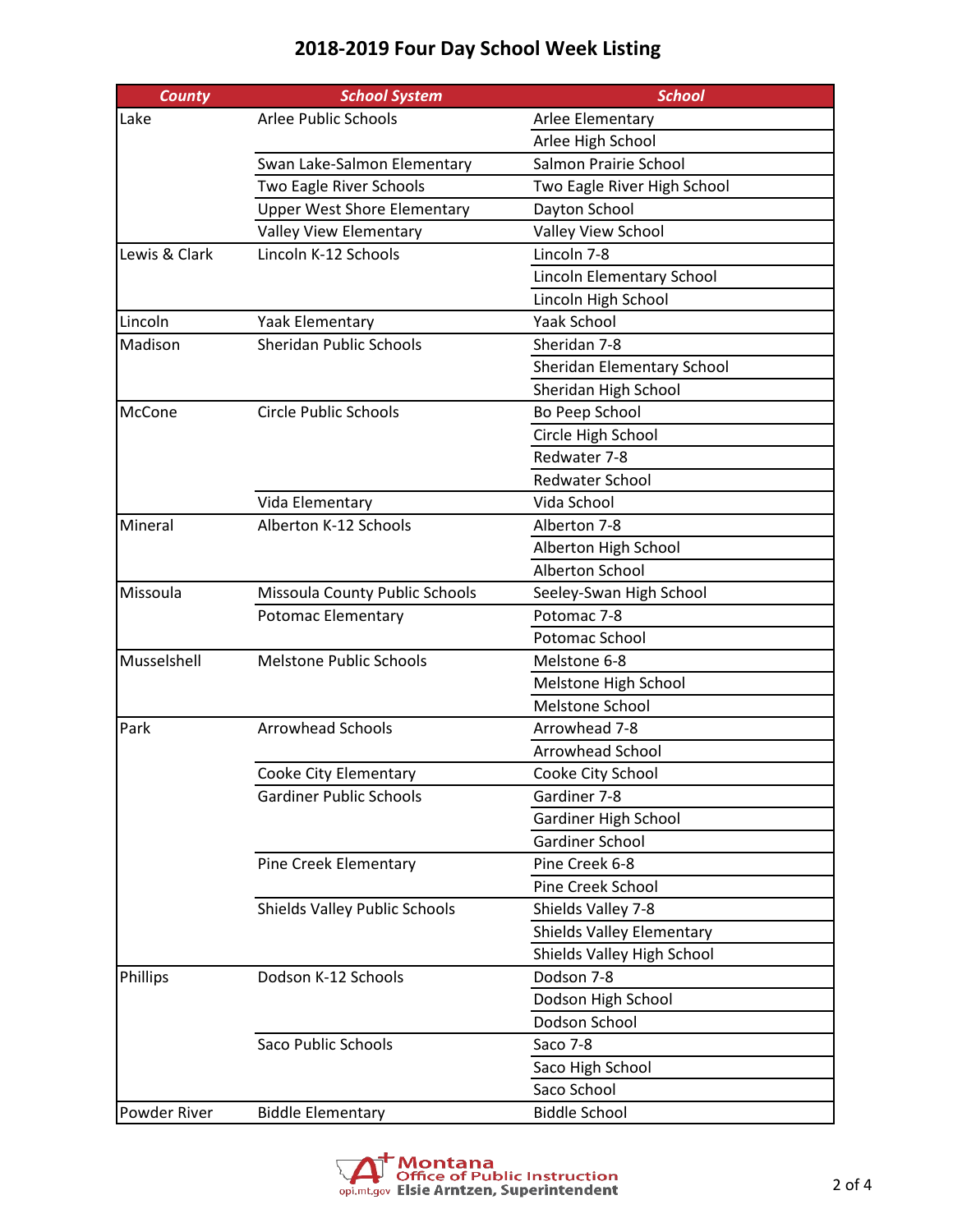| <b>County</b>      | <b>School System</b>             | <b>School</b>                   |
|--------------------|----------------------------------|---------------------------------|
| Powell             | <b>Gold Creek Elementary</b>     | Gold Creek School               |
|                    | Helmville Elementary             | Helmville School                |
|                    | <b>Ovando Elementary</b>         | Ovando School                   |
| Ravalli            | Victor K-12 Schools              | Victor High School              |
|                    |                                  | Victor Middle School            |
|                    |                                  | Victor School                   |
| Richland           | <b>Fairview Public Schools</b>   | Fairview 7-8                    |
|                    |                                  | Fairview High School            |
|                    |                                  | <b>Fairview School</b>          |
|                    | Savage Public Schools            | Savage 7-8                      |
|                    |                                  | Savage High School              |
|                    |                                  | Savage School                   |
| Roosevelt          | <b>Wolf Point Public Schools</b> | Northside School                |
|                    |                                  | Southside School                |
|                    |                                  | Wolf Point 7-8                  |
|                    |                                  | Wolf Point High School          |
| Rosebud            | <b>Ashland Elementary</b>        | Ashland 7-8                     |
|                    |                                  | <b>Ashland School</b>           |
|                    | <b>Birney Elementary</b>         | <b>Birney School</b>            |
|                    | <b>Rosebud Public Schools</b>    | Rosebud 7-8                     |
|                    |                                  | Rosebud High School             |
|                    |                                  | Rosebud School                  |
| Sanders            | Hot Springs K-12                 | Hot Springs 7-8                 |
|                    |                                  | Hot Springs High School         |
|                    |                                  | Hot Springs School              |
| <b>Sweet Grass</b> | <b>Greycliff Elementary</b>      | Greycliff School                |
|                    | <b>McLeod Elementary</b>         | McLeod School                   |
|                    | <b>Melville Elementary</b>       | Melville School                 |
| Teton              | Dutton/Brady K-12 Schools        | Dutton/Brady Elementary         |
|                    |                                  | Dutton/Brady Middle School      |
|                    |                                  | Dutton/Brady High School        |
| Treasure           | Hysham K-12 Schools              | Hysham 7-8                      |
|                    |                                  | Hysham High School              |
|                    |                                  | Hysham School                   |
| Valley             | Hinsdale Public Schools          | Hinsdale 7-8                    |
|                    |                                  | Hinsdale High School            |
|                    |                                  | Hinsdale School                 |
|                    | Nashua K-12 Schools              | Nashua 7-8                      |
|                    |                                  | Nashua High School              |
|                    |                                  | Nashua School                   |
|                    | Opheim K-12 Schools              | Opheim 7-8                      |
|                    |                                  | Opheim High School              |
|                    |                                  | Opheim School                   |
| Wibaux             | Wibaux K-12 Schools              | Wibaux 7-8                      |
|                    |                                  | <b>Wibaux Elementary School</b> |